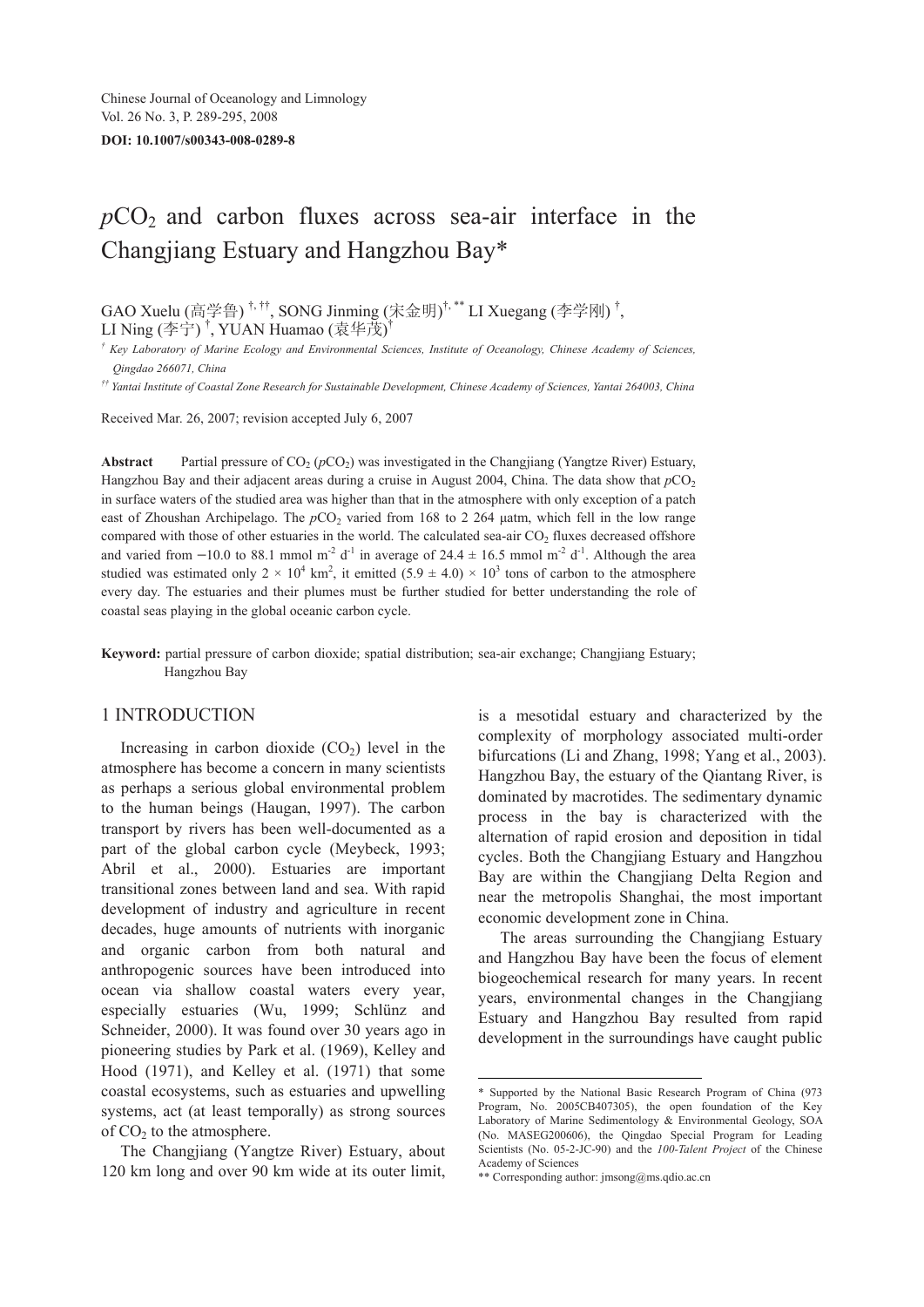attention. However, information for clear understanding of dissolved inorganic carbon behaviors in these areas remains insufficient. The main objective of this paper is to describe the  $pCO<sub>2</sub>$ spatial distribution in surface waters of the Changjiang Estuary, the Hangzhou Bay, and their adjacent areas, estimate the air-sea fluxes of  $CO<sub>2</sub>$ , and discuss the main factors impacting them.

# 2 MATERIALS AND METHODS

The field investigation was carried out from August 5 to 10, 2004, on board of *R/V Zhe Hai Huan Jian*. 37 stations were set in the areas of the Changjiang Estuary, Hangzhou Bay and nearby regions and covered almost entire salinity gradient (Fig.1). Water samples were collected with Go-Flo sampler just below the sea surface.



**Fig.1 The study area and the sites deployment**

Salinity (S), temperature (T), pH and total alkalinity (TA) of the samples were measured *in situ*. S and T were measured using a Sea-Bird SBE 19plus CTD probe. For pH measurements, an ORION Ross type combination electrode was used and calibrated on the NBS scale. Precision for pH measurements was 0.03 pH units. Samples for total alkalinity (TA) were collected in 500-ml glass bottles according to the DOE (Department of Energy, USA) procedures (Dickson and Goyet, 1994) and analyzed onboard as quickly as possible by Gran titration with the precision of approximately 0.1%–0.3%.

Values of carbon dioxide partial pressure  $(pCO<sub>2</sub>)$ 

and total inorganic carbon  $(TCO<sub>2</sub>)$  in the water column were calculated from TA and pH measurements, with the dissociation constants of carbonic acid from Mehrbach et al. (1973). The  $CO<sub>2</sub>$ solubility was calculated according to Weiss (1974).

The flux of  $CO<sub>2</sub>$  across the air-sea interface  $(F)$ was calculated from the difference of  $CO<sub>2</sub>$  partial pressure between the water surface and the air  $(\Delta p CO_2)$ , and the  $CO_2$  transfer velocity (*k*) using the equation:

$$
F = k \times \alpha \times \Delta p \text{CO}_2
$$

where  $\alpha$  is the  $CO_2$  solubility at *in situ* temperature and salinity (Weiss, 1974). The magnitude of the flux is mainly imposed by the value of *k*, which is a function of various parameters and processes such as wind speed, turbulence at the interface, air bubbles, and surface organic films, etc (Borges et al., 2004). The direct measurements of the physical component of gas exchange in rivers and estuaries were fewer than those in streams, lakes and marine systems (Raymond and Cole, 2001). Raymond and Cole (2001) suggested that under a lack of direct estuarine *k* measurements condition,  $k_{600}$ , i.e. the *k* for  $CO<sub>2</sub>$  at  $20^{\circ}$ C in freshwater, that is, *k* at a Schmidt number of 600, should be in the range of 3−7 at average wind speeds  $(4.6\pm0.28 \text{ m s}^{-1})$ , tidal velocity  $(0.34\pm0.28 \text{ m s}^{-1})$ , and estuary depth (>10 m). Therefore, as an attempt, a  $k$  value of 7 cm  $h^{-1}$ should cover the average physical mixing condition in the studied area considering the Changjiang Estuary and Hangzhou Bay as a mesotidal and macrotidal region respectively, and should be adequate for the purpose of tracing biogeochemical processes in this work.  $\Delta p$ CO<sub>2</sub> imposes the direction of the flux and mainly depends on the  $pCO<sub>2</sub>$  in surface water since atmospheric  $pCO<sub>2</sub>$  is relatively homogeneous and much less variable. Tan et al. (2004) measured the atmospheric  $pCO<sub>2</sub>$  in the west East China Sea (ECS) near the investigated spot of this study in the summer of 2001, and gained an average value of 375 μatm. Considering the rise in atmospheric  $CO<sub>2</sub>$  concentration with time, an atmospheric  $pCO_2$  of 380  $\mu$ atm was used to estimate the  $CO<sub>2</sub>$  flux across sea-air interface. A positive flux value indicates a transfer of  $CO<sub>2</sub>$  from surface water to the atmosphere, while a negative one represents the reverse.

#### 3 RESULTS AND DISCUSSION

#### **3.1 Spatial distribution of**  $pCO<sub>2</sub>$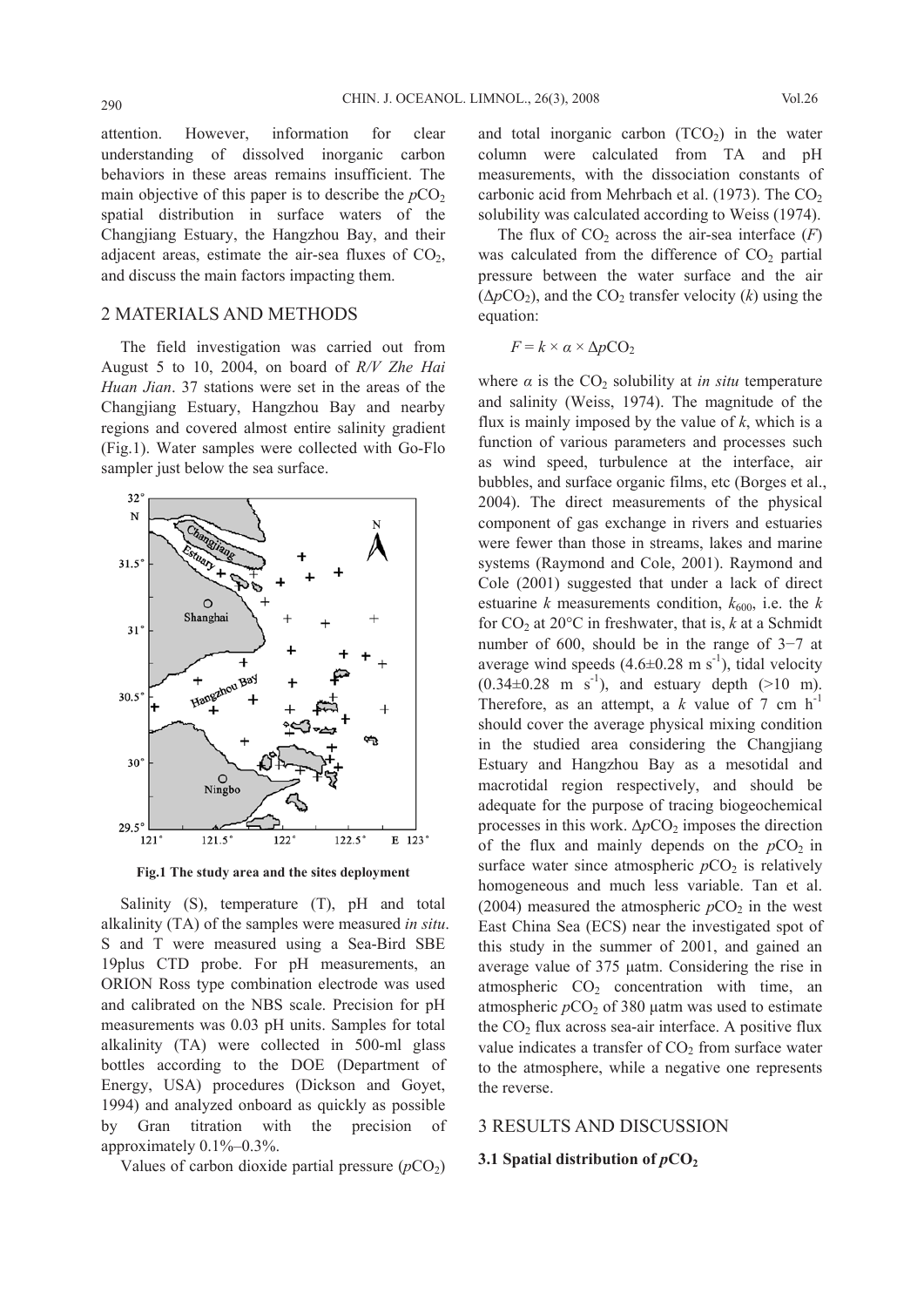A typical estuary can be divided into two sections, namely inner and outer estuary (Abril and Borges, 2004). Inner estuary is a region between the limit of the tidal influence and the river mouth; outer estuary is the plume of freshened water which floats on denser coastal seawater and can be traced miles away from geographical mouth of the estuary and it is also called an "estuarine plume" (Kechum, 1983). The surface area of a plume is commonly defined on the basis of salinity in surface waters. Salinity value of 1 lower than the adjacent oceanic basin is arbitrarily used as the offshore boundary (Borges and Frankignoulle, 2002). The characteristic value of surface salinity of the East China Sea, with which the Changjiang Estuary and Hangzhou Bay are connected, was >33 (Wang and Xu, 2004). In this cruise, the distribution of isohaline indicated that the investigated area covered both Changjiang and Qiantang River estuaries and their plumes (Fig.2a).

Fig.3 shows the distribution of  $pCO<sub>2</sub>$  across the sampled region. A distinct spatial difference in



**Fig.2 Isohaline (**a**) and isotherm (**b**, °C) distributions in surface waters**



**Fig.3 Distribution of** *p***CO<sub>2</sub> isolines (μatm) in surface waters** 

overall distribution of  $pCO<sub>2</sub>$  values was shown with the minimum and maximum of 168 and 2 264 μatm respectively. The  $pCO<sub>2</sub>$  decreased offshore while salinity rose. However, the maximum of  $pCO<sub>2</sub>$  did not coincide with the minimum of salinity (at the mouth of the Changjiang Estuary) as expected if the input of over-saturated water from the Changjiang was the only process controlling the distribution of  $pCO<sub>2</sub>$ . The inner Changjiang Estuary and Hangzhou Bay were entirely over-saturated with  $CO<sub>2</sub>$ . The variation in  $pCO<sub>2</sub>$  values was  $>1$  000 μatm. The estuarine plume region was also over-saturated in  $CO<sub>2</sub>$ , except for a small area in the east.

Estuaries are known for significant supersaturation of  $CO<sub>2</sub>$  with respect to the atmosphere.  $pCO<sub>2</sub>$  as high as 15 500 μatm was once reported in the Scheldt Estuary (Belgium and Netherlands), which is  $>40$  times  $pCO<sub>2</sub>$  of the present atmosphere equilibrium (Hellings et al., 2001). Such high  $pCO<sub>2</sub>$  values are believed resulted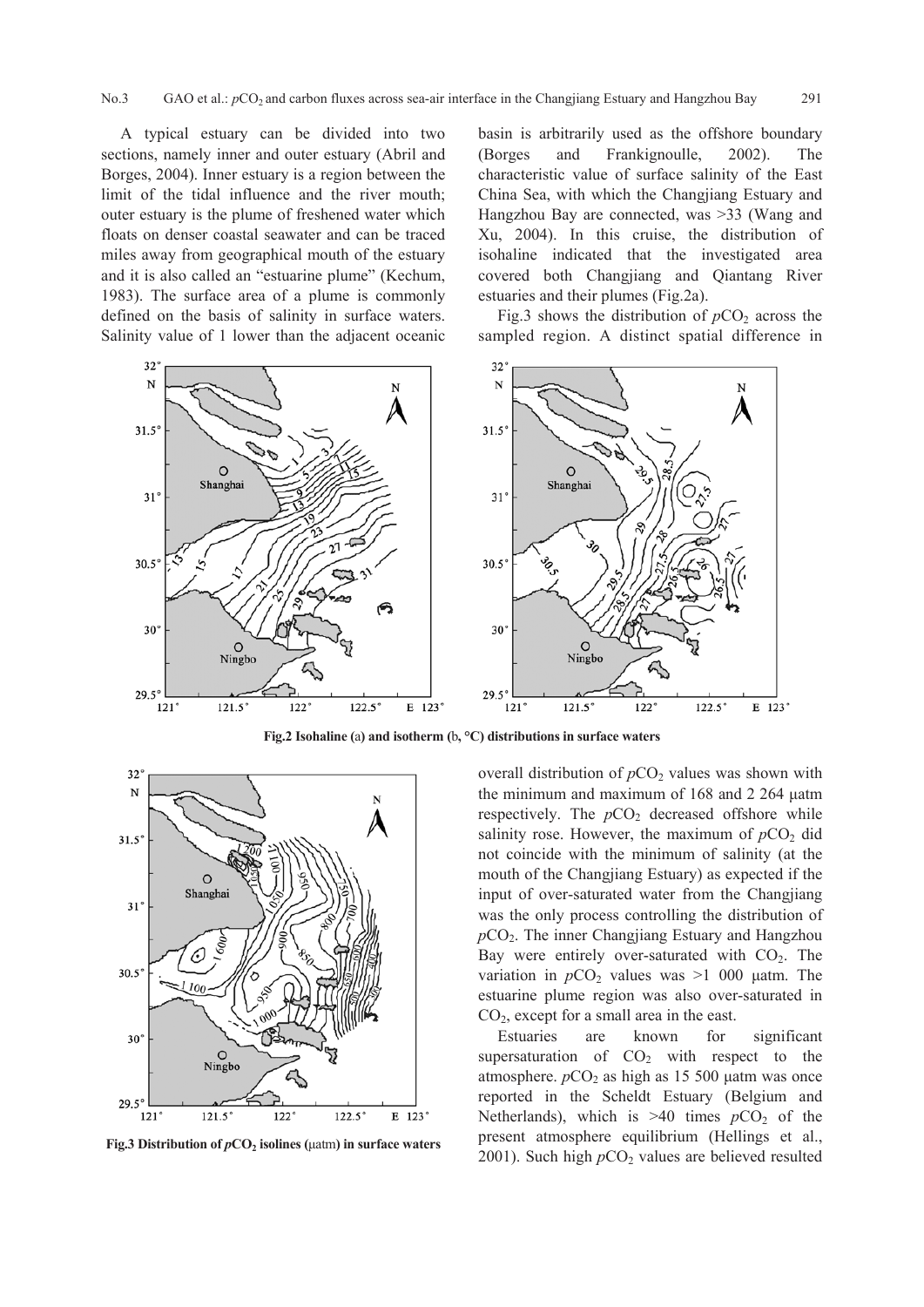from intricate biological and physicochemical processes that characterize estuarine dynamics (Hellings et al., 2001). Investigations in the 1990's indicated that, in Europe, the estuaries emitted between 30 and 60 million tons of carbon per year to the atmosphere, representing 5%−10% of anthropogenic  $CO<sub>2</sub>$  emissions from the Western Europe at that time (Frankignoulle et al., 1998). The surface  $pCO<sub>2</sub>$  in the inner Changjiang Estuary was similar to those of some European estuaries in spring such as Elbe (Germany) and Gironde (France) (Frankignoulle et al., 1998), and was much lower than those of some well-studied estuaries such as Pearl River Estuary (China) and Scheldt Estuary (Frankignoulle et al., 1998; Hellings et al., 2001; Zhai et al., 2005).

The mechanism by which estuarine systems can sustain such high levels of  $pCO<sub>2</sub>$  remains unclear. Abril et al. (2000) indicated that heterotrophic activity and acidification due to nitrification within estuarine zone were major factors for the total estuarine emission to the atmosphere, while the excess  $CO<sub>2</sub>$  transport by rivers followed by ventilation in the estuary was a minor one. Cai and Wang (1998) believed that the combined effects of pelagic and benthic respiration, photodegradation, and the mixing of seawater and acidic river water were insufficient to sustain the high  $pCO<sub>2</sub>$  values and then high water-to-air fluxes in the estuaries they studied, they suggested that the  $CO<sub>2</sub>$  input from organic carbon respiration in tidally flooded salt marshes controlled the  $CO<sub>2</sub>$  concentration. This explanation is consistent with a subsequent mass balance study of biogenic gases (Cai et al., 1999).

Therefore,  $pCO<sub>2</sub>$  distribution pattern in estuary is resulted from the combination of various processes: the production/degradation/export of organic carbon, the production/dissolution/export of carbonates, the input of dissolved inorganic carbon by vertical mixing processes and/or freshwater runoff and the thermodynamic effects related to both water temperature variations and water mass mixing.

Compared with the inner estuary, the outer estuary is substantially different properties in terms of  $CO<sub>2</sub>$ , where intense phytoplankton bloom can consume significant amount of dissolved  $CO<sub>2</sub>$ .  $pCO<sub>2</sub>$ in estuarine plume depends not only on its primary production/respiration balance but also on the quantity of excess dissolved  $CO<sub>2</sub>$  advected from the inner estuary. Thus,  $CO<sub>2</sub>$  atmospheric exchanges in plumes are affected by many parameters, among which river discharge, the degree of heterotrophy in the inner estuary, the availability of nutrients and light, and the stratification of the water column are important ones (Abril and Borges, 2004).

In the sampling area of this study, light penetrates deeper and deeper into water west to east with deposition of suspended particles, and the region near the eastern boundary of the studied area has similar characteristics to the sea to which it connected. The light and nutrients from the surroundings of the Changjiang Estuary and Hangzhou Bay are favorable for phytoplankton blooms (Cloern, 1996). Thereby, this was a possible factor causing the  $pCO<sub>2</sub>$  distribution pattern described in this study.

Temperature affects the equilibrium constants of dissolved inorganic carbon and, in particular, the solubility coefficient of  $CO<sub>2</sub>$ , so that  $pCO<sub>2</sub>$  rises by about 4% with the increase of every 1°C in temperature (Borges and Frankignoulle, 2002). Fig.2b shows that, in the sampling region, surface water temperature decreased from the west to east, similar to that of  $pCO<sub>2</sub>$  (Fig.3). Thus, this was another possible factor causing the  $pCO<sub>2</sub>$ distribution pattern shown in this paper.

Table 1 compares  $pCO<sub>2</sub>$  ranges in various estuaries of the world.  $pCO<sub>2</sub>$  concentration instead of  $CO<sub>2</sub>$  flux was compared for removing the uncertainties in using different *k* values. The Changjiang Estuary and Hangzhou Bay fell in the low end of  $pCO<sub>2</sub>$  reported for estuaries. Part of the discrepancy may be due to the lack of seasonal  $pCO<sub>2</sub>$  data in many estuaries including the ones we researched. Besides, large differences in organic matter concentrations among estuaries are another important reason for the variation in estuarine  $CO<sub>2</sub>$ supersaturation. For example, the dissolved organic carbon (DOC) concentrations in the Satilla and Altamaha River Estuaries were  $25-50$  and 10 mg  $L^{-1}$ respectively (Cai and Wang, 1998), and 5 mg  $L^{-1}$  in average in the low salinity region of the York River Estuary (Raymond and Bauer, 2000), whereas the maximum was only 3.5 mg  $L^{-1}$  obtained in May 2003 in the entire salinity gradient of the Changjiang Estuary (Gao and Song, unpublished data).

### 3.2 Sea-air CO<sub>2</sub> flux

The exchange of  $CO<sub>2</sub>$  between an aquatic ecosystem and the overlying atmospheric is an area of intense interest for scientists. An aquatic system can be a significant  $CO<sub>2</sub>$  source or sink on a global or regional scale; and the magnitude and direction of the  $CO<sub>2</sub>$  flux in an ecosystem can be very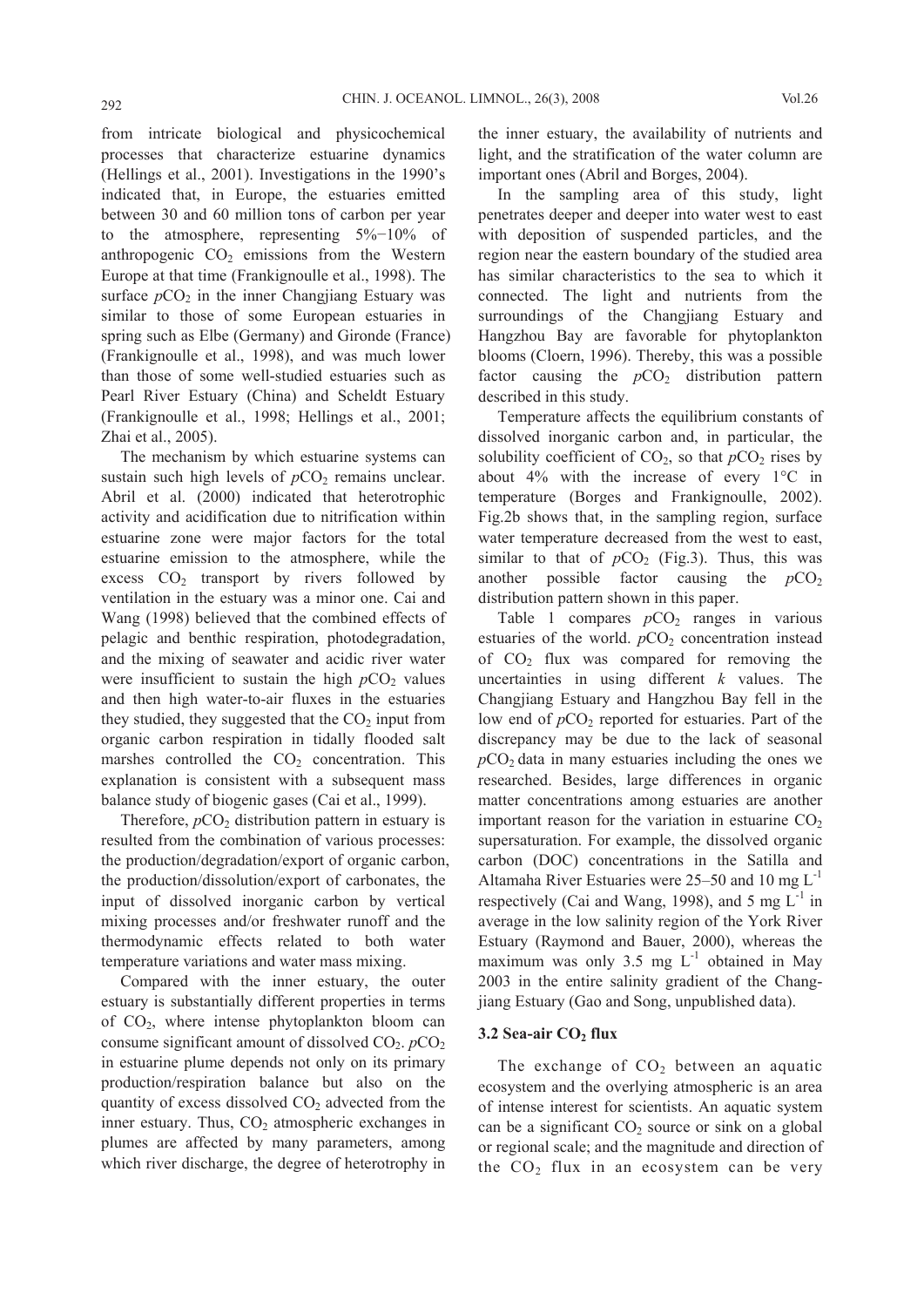| Estuary (location)                  | $pCO2$ range ( $\mu$ atm) | References                                              |
|-------------------------------------|---------------------------|---------------------------------------------------------|
| Scheldt (Belgium/Netherlands)       | $~100 - 15500$ **         | Borges and Frankignoulle (2002); Hellings et al. (2001) |
| Saja-Besaya (Spain)                 | $264 - 9728$ <sup>#</sup> | Ortega et al. (2005)                                    |
| Satilla (US-Georgia)                | 420-8 200 $*$             | Cai and Wang (1998); Cai et al. (1999)                  |
| Altamaha (US-Georgia)               | 380-7800 <sup>#</sup>     | Cai and Wang (1998)                                     |
| Sado (Portugal)                     | 450-5 700**               | Frankignoulle et al. (1998)                             |
| Thames (UK)                         | 465-5 200 $*$             | Frankignoulle et al. (1998)                             |
| Pearl River (China-Guangdong)       | $~1.360 - 4.785$ **       | Zhai et al. (2005)                                      |
| Ems (Germany/Netherlands)           | $525 - 3755$ **           | Frankignoulle et al. (1998)                             |
| Loire (France)                      | $~100 - 2900$ **          | Abril et al. (2003)                                     |
| Gironde (France)                    | $440 - 2860$ **           | Frankignoulle et al. (1998)                             |
| Mandovi-Zuavi (India) *             | 400-2 500 $^{\#}$         | Sarma et al. (2001)                                     |
| Hudson (US-New York)                | 503-2 270 $*$             | Raymond et al. (1997)                                   |
| Changjiang (China-Shanghai/Jiangsu) | $168 - 2264$ **           | This study                                              |
| Douro (Portugal)                    | 385-2 200**               | Frankignoulle et al. (1998)                             |
| Rhine (Netherlands)                 | $375 - 1990$ **           | Frankignoulle et al. (1998)                             |
| York (US-Virginia) *                | 352-1 896 $#$             | Raymond et al. (2000)                                   |
| Tamar (UK)                          | 380-2 200 $*$             | Frankignoulle et al. (1998)                             |
| Rappanhannock (US-Virginia) *       | 474-1 613 <sup>#</sup>    | Raymond et al. (2000)                                   |
| Urdaibai (Spain)                    | $256 - 1569$ <sup>#</sup> | Ortega et al. (2005)                                    |
| James (US-Virginia) *               | $284 - 1361$              | Raymond et al. (2000)                                   |
| Elbe (Germany)                      | $340 - 1100$ **           | Frankignoulle et al. (1998)                             |
| Columbia (US-Oregon)                | $560 - 950$ <sup>#</sup>  | Park et al. (1969)                                      |
| Potomac (US-Maryland) *             | $646 - 878$ <sup>#</sup>  | Raymond et al. (2000)                                   |
| Asón (Spain)                        | $246 - 436$ <sup>#</sup>  | Ortega et al. (2005)                                    |

Table 1  $pCO<sub>2</sub>$  ranges reported in estuaries of the world\*

**Note:** The *p*CO<sub>2</sub> range was obtained by taking the lowest and highest values for each estuary reported in the reference(s) except for those marked with an asterisk, which was obtained by averaging the lowest and highest values for each transect. The estuaries are ranked by the high limit. \*\* denotes that the data were gained from both inner and outer estuary; # denotes that the data were gained only from the inner estuary.

informative to the metabolism and the links between the aquatic system and its watershed (Raymond and Cole, 2001).

The sea air flux calculations provided an overview of  $CO<sub>2</sub>$  sea-air exchange in the studied area (Fig.4). The results indicated that *F* values varied between  $-10.0$  and 88.1 mmol m<sup>-2</sup> d<sup>-1</sup> with an average of 24.4±16.5 (mean±standard deviation) mmol  $m^{-2} d^{-1}$ .

The present study did not take the diel fluctuation into account in calculating  $CO<sub>2</sub>$  flux as all measurements were made daytime. Higher flux values could be gained if diel variation was considered, particularly in summer, because nighttime  $CO<sub>2</sub>$  levels are generally higher owing to the absence of primary production. However, limited studies in diel cases in the Hudson and York Rivers indicated that the range of  $pCO<sub>2</sub>$  over a summer diel cycle was considerably smaller than the observed range in seasonal and spatial measurements (Raymond et al., 1997; Raymond et al., 2000).

As the sea-air exchange of  $CO<sub>2</sub>$  is a dynamic process in estuarine regions, to estimate the ability

of a region to absorb atmospheric  $CO<sub>2</sub>$  accurately, sufficient spatial and temporal data about the difference of  $CO<sub>2</sub>$  partial pressure between water



**Fig.4 Distribution of** *F* **isolines (mmol m<sup>-2</sup> d<sup>-1</sup>) in surface waters**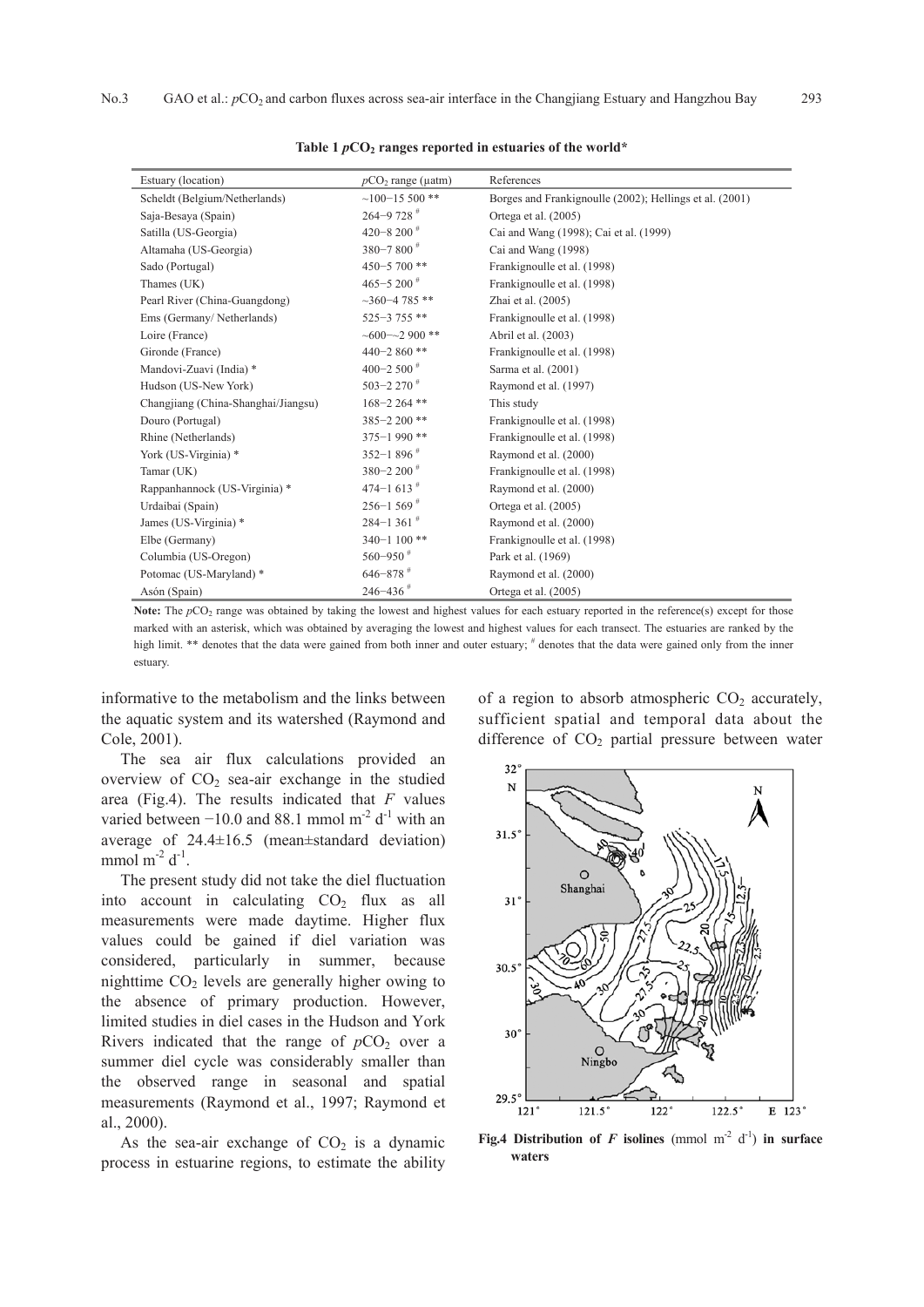and air as well as synchronizingly-obtained hydrological, meteorologic, chemical and biological data are necessary (Hu and Yang, 2001).

In view of the great geographical heterogeneity of  $pCO<sub>2</sub>$  distribution in continental shelf areas, to estimate the  $CO<sub>2</sub>$  flux between water and air interface of a whole area based on limited observations, deviation will come into being inevitably. The deviation would be even more if the role of global marginal shelf seas on sources and sinks of atmospheric  $CO<sub>2</sub>$  were evaluated based on these data (Hu and Yang, 2001; Cai and Dai, 2004; Zhai et al., 2005).

 $pCO<sub>2</sub>$  in ECS surface seawaters has been extensively studied. Although significant  $CO<sub>2</sub>$  sinks were observed certainly in the ECS shelf using sea-air  $pCO<sub>2</sub>$  difference and it is generally considered that the ECS is an annual net carbon sink, controversies still exist about whether on ECS is a source or sink of carbon in a given season and the ability of the ECS to absorb atmospheric  $CO<sub>2</sub>$ (Tsunogai et al., 1997; Zhang et al., 1997; Peng et al., 1999; Tsunogai et al., 1999; Wang et al., 2000; Hu and Yang, 2001; Song, 2004). Except for the fact that they used different calculation methods, which can cause difference to some extents, the difference in the studied time and area is another reason leading to the controversies, owing to the fact that spatio-temporal diversity is an important characteristic for  $pCO<sub>2</sub>$  distribution in surface seawaters.

The data of this study show that the sea-air  $CO<sub>2</sub>$ flux was quite high in the Changjiang Estuary, Hangzhou Bay and their adjacent areas. Although the studied area was estimated to be only  $2 \times 10^4$ km<sup>2</sup>, it could emit  $(5.9\pm4.0)\times10^3$  tons of carbon to the air every day. Therefore, these areas must be taken into account for understanding the ability of ECS in absorption of atmospheric  $CO<sub>2</sub>$ . However, none of sea-air  $CO<sub>2</sub>$  flux researches performed in the ECS have covered the whole Changjiang Estuary and nearby oligohaline and mesohaline areas.

# 4 CONCLUSION

For the period and area sampled, the surface water  $pCO<sub>2</sub>$  was higher than atmospheric  $pCO<sub>2</sub>$  with an only exception of a patch area east of Zhoushan Archipelago, and varied within the range of 168 to 2264 μatm. The  $pCO<sub>2</sub>$  range fell in the low range of other estuaries in the world. The calculated sea-air CO2 fluxes decreased offshore and varied from  $-10.0$  to 88.1 mmol m<sup>-2</sup> d<sup>-1</sup> with an average of 24.4 $\pm$ 16.5 (mean  $\pm$  standard deviation) mmol m<sup>-2</sup> d<sup>-1</sup>. During the sampling period, the studied area as a whole acted as a  $CO<sub>2</sub>$  source and emitted estimatedly  $(5.9\pm4.0)\times10^3$  tons of carbon to the air every day.

If fully quantitative studies of the Changjiang Estuary are undertaken, this marked spatio-temporal variability must be considered in field programs. Marked changes in estuarine master variables can lead to significant changes in the speciation, reactivities and transport pathways of other chemical constituents. As the Changjiang River is the largest source of freshwater into the East China Sea, accurate river-sea flux estimates should be made based on detail understanding of these factors.

## 5 ACKNOWLEDGEMENTS

Thank the crew and scientific staff of *R*/*V Zhe Hai Huan Jian* for cooperative works onboard. With special thanks to Y. M. Wang and J. L. Tang and other colleagues for their help in the field and laboratory.

#### **References**

- Abril, G. and A. V. Borges, 2004. Carbon dioxide and methane emissions from estuaries. *In*: Tremblay, A., L. Varfalvy, C. Roehm and M. Garneau (Eds.), Greenhouse Gas Emissions: Fluxes and Processes, Hydroelectric Reservoirs and Natural Environments. Environmental Science Series. Springer, Berlin. p. 187-212.
- Abril, G., H. Etcheber, A. V. Borges and M. Frankignoulle, 2000. Excess atmospheric carbon dioxide transported by rivers into the Scheldt estuary. *Comptes Rendus de l'Académie des Sciences Series IIA* **330**: 761-768.
- Abril, G., H. Etcheber, B. Delille, M. Frankignoulle and A. V. Borges, 2003. Carbonate dissolution in the turbid and eutrophic Loire estuary. *Marine Ecology Progress Series* **259**: 129-138.
- Borges, A. V., B. Delille, L. S. Schiettecatte, F. Gazeau, G. Abril and M. Frankignoulle, 2004. Gas transfer velocities of  $CO<sub>2</sub>$  in three European estuaries (Randers Fjord, Scheldt, and Thames). *Limnology and Oceanography* **49**: 1 630-1 641.
- Borges, A. V. and M. Frankignoulle, 2002. Distribution and air-water exchange of carbon dioxide in the Scheldt plume off the Belgian coast. *Biogeochemistry* **59**: 41-67.
- Cai, W. J. and M. Dai, 2004. Comment on "Enhanced Open Ocean Storage of  $CO<sub>2</sub>$  from Shelf Sea Pumping". *Science* **306**: 1 477.
- Cai, W. J., L. R. Pomeroy, M. A. Moran and Y. Wang, 1999. Oxygen and carbon dioxide mass balance for the estuarine-intertidal marsh complex of five rivers in the southeastern U.S. *Limnology and Oceanography* **44**: 639-649.